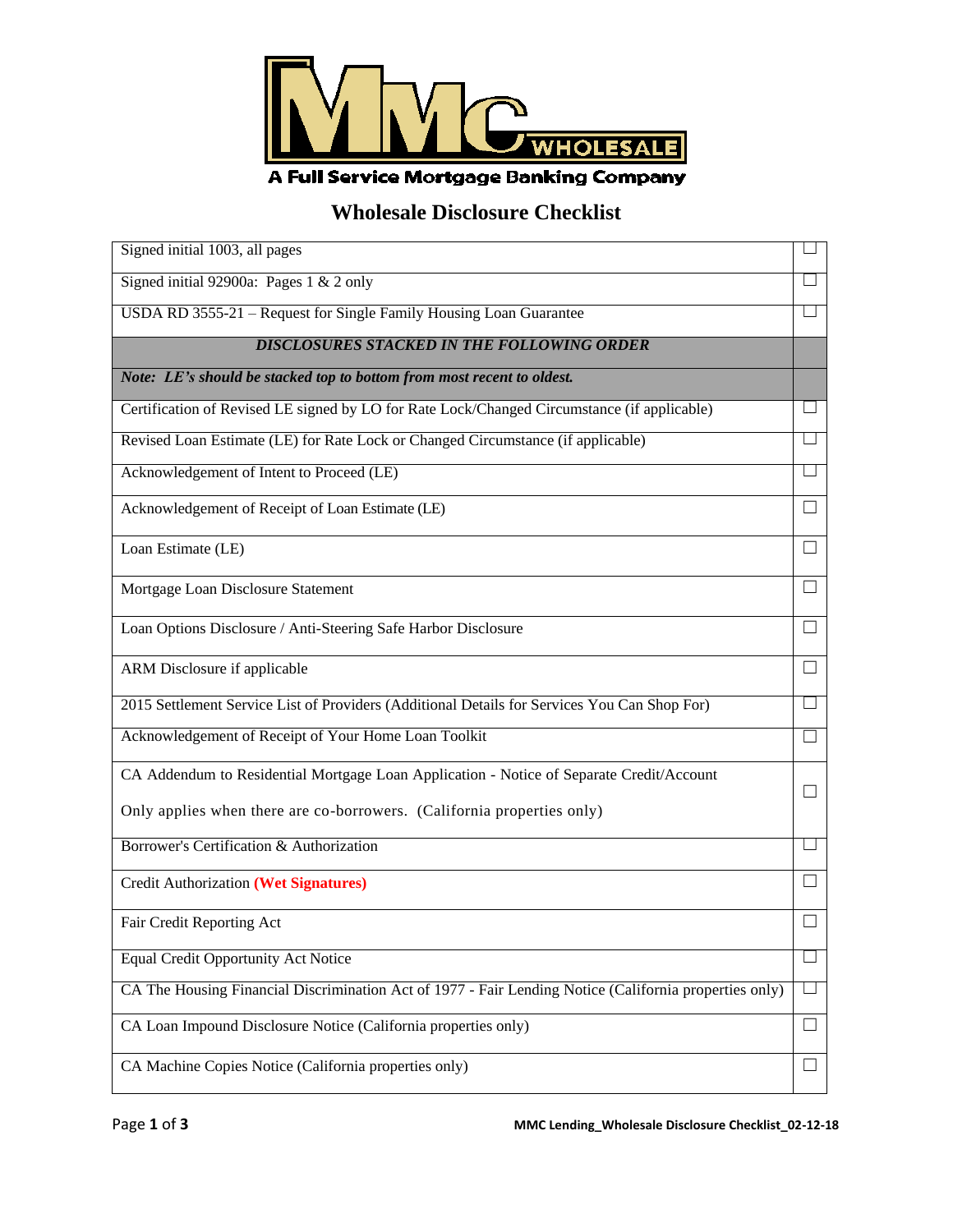

## A Full Service Mortgage Banking Company

| CA Statement of Interest Addendum (California properties only)                         |                   |
|----------------------------------------------------------------------------------------|-------------------|
| CA Title Insurance Notice (Purchase transactions only) (California properties only)    | $\perp$           |
| Privacy Policy Disclosure                                                              |                   |
| Notice of Right to Receive Copy of Written Appraisal/Valuation                         | П                 |
| Right to Copy of Appraisal (Timing Waiver) – Optional                                  | $\Box$            |
| <b>FHA Forms as applicable:</b>                                                        |                   |
| FHA/V.A. Notice to Applicants ** All FHA Loans                                         | ш                 |
| FHA For Your Protection: Get A Home Inspection ** Purchase transactions only           | П                 |
| FHA Identity of Interest Certification ** Purchase transactions only                   |                   |
| FHA Amendatory Statement and Real Estate Certification ** Purchase transactions only   | $\Box$            |
| No HUD Warranty (FHA Purchase Transactions Only)                                       | Ш                 |
| Occupancy and Financial Statement (FHA Purchase transactions only)                     | H                 |
| Loans Where Credit Score is Not Available (Will only print when borrower has no score) |                   |
| VA Forms as applicable:                                                                |                   |
| FHA/V.A. Notice to Applicants                                                          |                   |
| VA 26-8978 Borrowers Rights                                                            |                   |
| VA 26-0592 Military Checklist (Requires L/O Wet Signature ONLY)                        |                   |
| V.A. Nearest Living Relative Not Living with You - (Wet Signature)                     | $\Box$            |
| VA-Child Care Statement - (Wet Signature)                                              |                   |
| VA Form 1880 Eligibility Certificate - (Wet Signature)                                 |                   |
| VA 26-8937 Verification of Benefit - (Wet Signature)                                   |                   |
| <b>USA Patriot Act Information Disclosure</b>                                          | $\vert \ \ \vert$ |
| Social Security Administration Authorization - (Wet Signature)                         | ப                 |
| <b>Voluntary Information for Government Monitoring Purposes</b>                        | $\vert \ \ \vert$ |